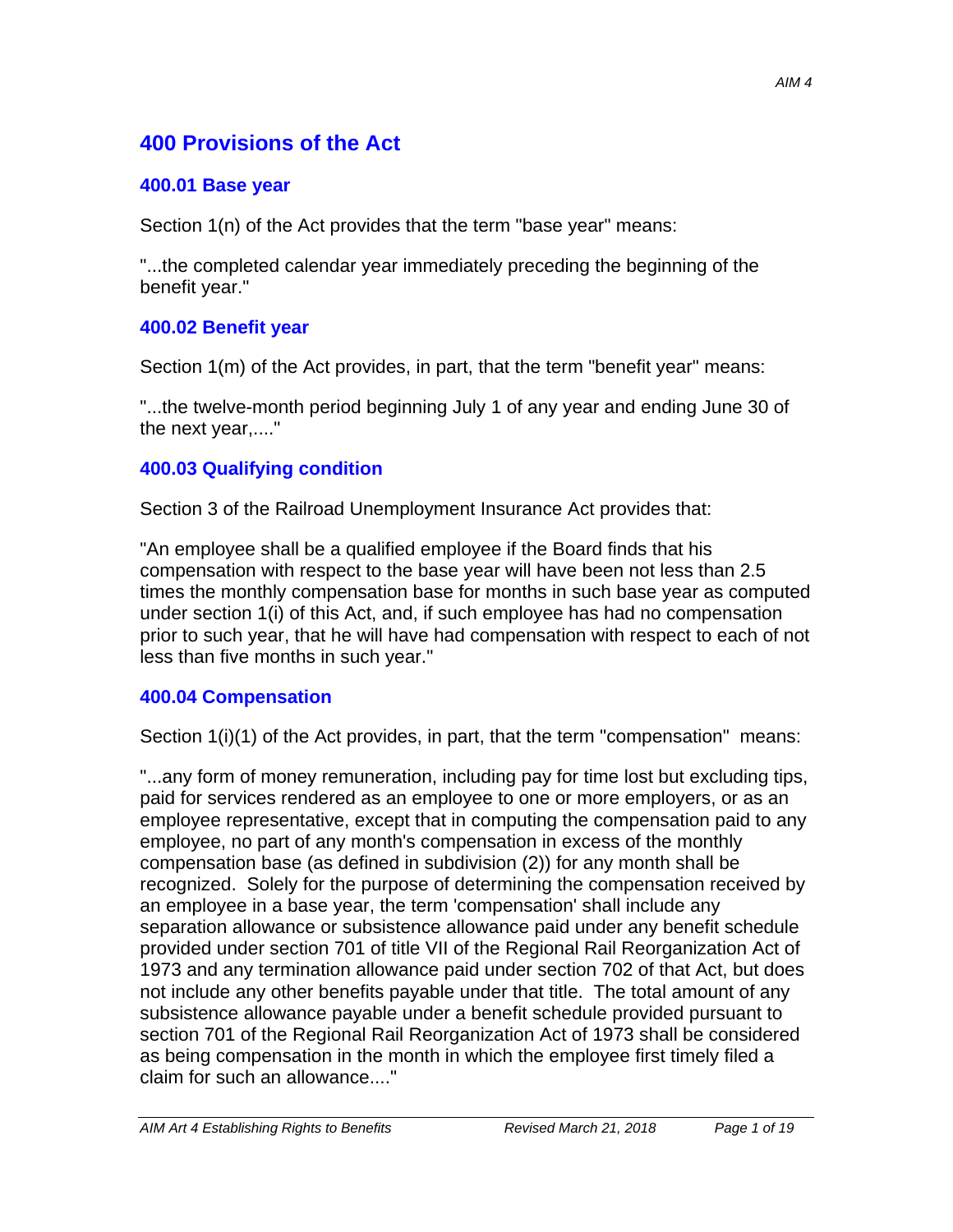#### **400.05 Monthly Compensation Base**

Section 1(i)(2) of the Act provides:

- "(2) MONTHLY COMPENSATION BASE. --
	- A. IN GENERAL. -- For purposes of subdivision (1), the term 'monthly compensation base' means the amount --
		- (i) of \$400 for calendar months before January 1, 1984;
		- (ii) of \$600 for calendar months after December 31, 1983 and before January 1, 1989; and
		- (iii) computed under subparagraph (B) for months after December 31, 1988.
	- B. COMPUTATION.--
		- (i) IN GENERAL. -- The amount of the monthly compensation base for each calendar year beginning after December 31, 1988, is the greater of --
			- I. \$600; or
			- II. the amount, as rounded under clause (iii) if applicable, computed under the formula:
				- A 37,800

$$
B = 600 \times (1 + \cdots + \cdots)
$$

56,700

- (ii) MEANING OF SYMBOLS. -- For the purposes of the formula in clause (i) --
	- I. 'B' is the dollar amount of the monthly compensation base; and
	- II. 'A' is the amount of the applicable base with respect to tier I taxes, for the calendar year for which the monthly compensation base is being computed, as determined under section 3231(e)(2) of the Internal Revenue Code of 1986.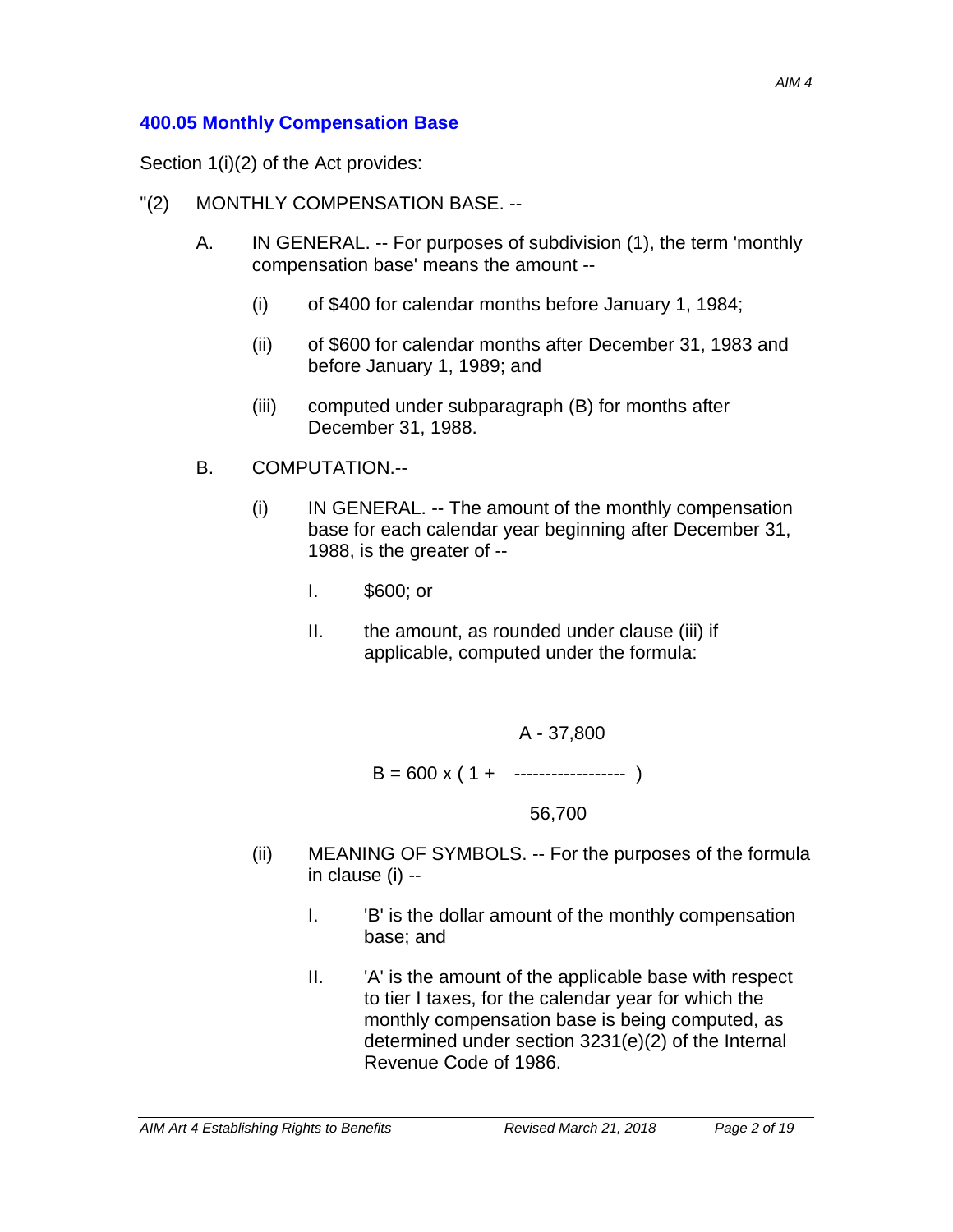(iii) ROUNDING RULE. -- If the monthly compensation base computed under this formula is not a multiple of \$5, it shall be rounded to the nearest multiple of \$5, with such rounding being upward in the event the amount computed is equidistant between two multiples of \$5."

> Example: The tier I base for 2014 is \$117,000. Therefore, the monthly compensation base (B) for 2014 is:

> > 117,000 - 37,800

 $B = 600 \times (1 + \dots + \dots + \dots + \dots) = $1,438.10$ 

56,700

Which rounds to \$1,440.

#### **400.06 Daily benefit rate**

Sections 2(a)(2) and 2(a)(3) of the Act provide, in part, that:

"(2) The daily benefit rate with respect to any such employee for such day of unemployment or sickness shall be in an amount equal to 60 per centum of the daily rate of compensation for the employee's last employment in which he engaged for an employer in the base year, but not less than \$12.70: Provided, however, that for registration periods beginning after... June 30, 1976, but before July 1, 1988, such amount shall not exceed \$25.00 per day of such unemployment or sickness, that for registration periods beginning after June 30, 1988, but before July 1, 1989, such amount shall not exceed \$30.00 per day ... and that for registration periods beginning after June 30, 1989, such amount shall not exceed the maximum daily benefit rate provided in paragraph (3) of this subsection. The daily rate of compensation referred to in this paragraph shall be determined by the Board on the basis of information furnished to the Board by the employee, his employer, or both."

"(3) The maximum daily benefit rate computed by the Board under section 12(r)(2) shall be the product of the monthly compensation base, as computed under section 1(i)(2) for the base year immediately preceding the beginning of the benefit year, multiplied by 5 percent. If the maximum daily benefit rate so computed is not a multiple of \$1, it shall be rounded down to the nearest multiple of &1.".

Note: The current computation for the maximum daily benefit rate is effective with registration periods beginning on or after October 9, 1996; the date of enactment of the RUIA amendments. Subsequent increases in the maximum rate will apply to registration periods beginning on and after July 1 of the applicable benefit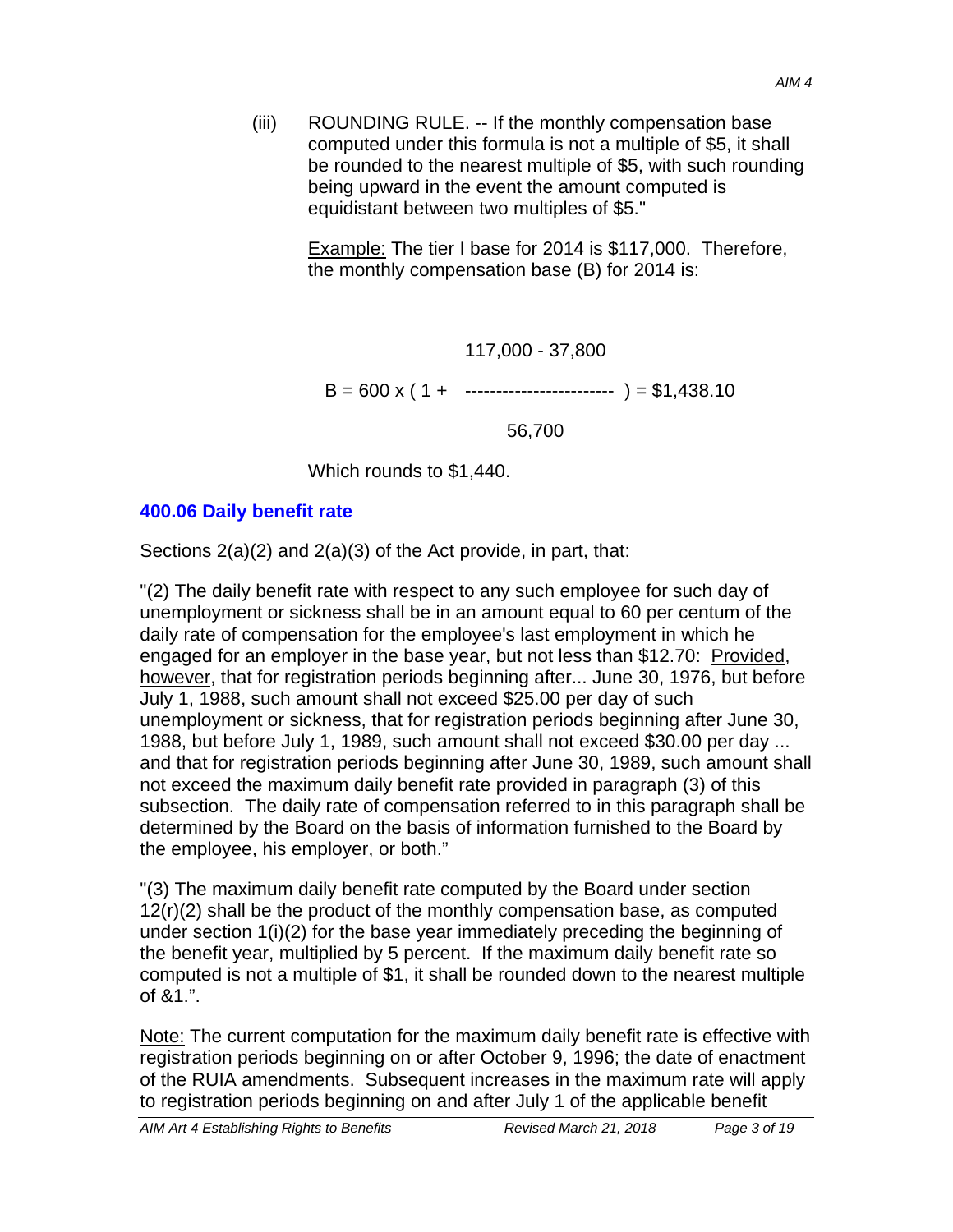year. The amendments make no change to the formula for calculating daily benefit rates (60 percent of the employee's last daily pay rate in the base year), nor to the minimum rate of \$12.70.

Prior to the 1996 amendments, the maximum daily benefit rate increased as the average national wage level increased. The rate of increase in the maximum daily benefit rate reflected approximately two-thirds of the rate of increase in the tier I railroad retirement compensation base, but the maximum benefit rate could not be less than \$30.00. The following table shows past maximum daily benefit rates for tier I compensation bases up to \$77,999.

## Tier 1 Tax Base

| For Calendar Year<br>in Which BY Begins | <b>Maximum DBR</b><br>for the BY |
|-----------------------------------------|----------------------------------|
| \$48,000 - \$53,999                     | \$31.00                          |
| 54,000 - 59,999                         | 33.00                            |
| 60,000 - 65,999                         | 36.00                            |

# **401 Provisions of the Regulations**

Regulations concerning the establishment of an applicant's rights to benefits are contained in the following parts of Title 20, Chapter II of the code of Federal Regulations:

Part 302 Qualified Employee

Part 330 Determination of Daily Benefit Rates

# **402 Name and Social Security Number (SSN)**

# **402.01 When adjudication is required**

Each application for benefits is used to establish or update a master record in the bureau's computer system for processing applications and claims for benefits. The master record that is established is for the appropriate benefit year indicated by either the last day worked, first day sick or injured, or other coding entered on the application. If an application is the first one for the benefit year, the computer program calls for a wage record for the applicable base year and attempts to match the wage record with the newly-established benefit year record. As part of the match, the program first checks whether the social security numbers and names agree. In most cases there will be no question concerning the name or social security number shown on the application. However, the name and social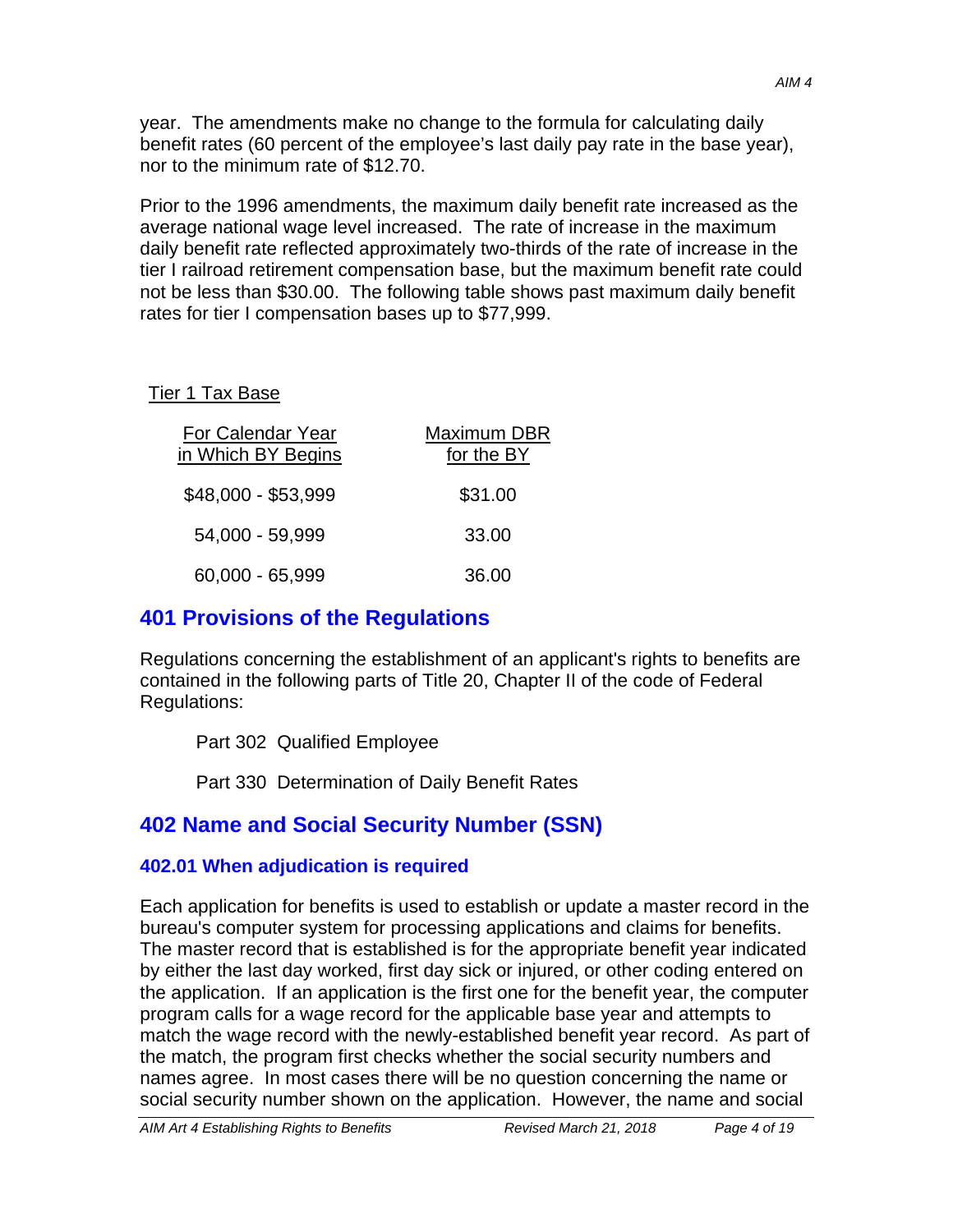security number that should be shown on the master record must be determined in the following circumstances:

- a. The SSN shown on the application does not match any SSN recorded in the RRB's wage records, or it matches an SSN which has been found to be incorrect.
- b. The name shown on the application is not the same as the name in the RRB's wage records for the SSN shown on the application.
- c. The year of birth shown on the application differs by more than 15 years from the year of birth recorded in the wage record for the matching name and SSN.
- d. The name shown on a claim is not the same as the name in the record for the SSN shown on the claim.
- e. The SSN shown on a claim does not match any SSN recorded in the record.
- f. There is other information that a name or SSN in the record or on an application or claim may not be correct.

# **402.02 Immediate identification of name**

# **a. Applicant**

An applicant may be identified as the person whose wage record has been reported by the Compensation and Employer Service Center (CESC) under the SSN shown on the application if there is no name discrepancy and there is not more than 15 years difference between the year of birth shown on the application and the year of birth recorded in the wage record. It is considered that there is no name discrepancy if the name entered in at least one item on the application agrees with one initial and the last name as shown on the wage record.

# **b. Claimant**

A claimant may be identified as the person whose benefit record has been established for the SSN shown on the claim if the name or signature on the claim agrees with one initial and the last name established in the benefit record.

# **402.03 Resolution of differences in name**

Differences such as those listed below between the name shown in the wage record or in the benefit record and the name on an application or claim are not to be considered as identification discrepancies. Differences not explained below are to be resolved by asking the claimant for a copy of any official paper or judicial process documenting the apparent name change. Not all claimants will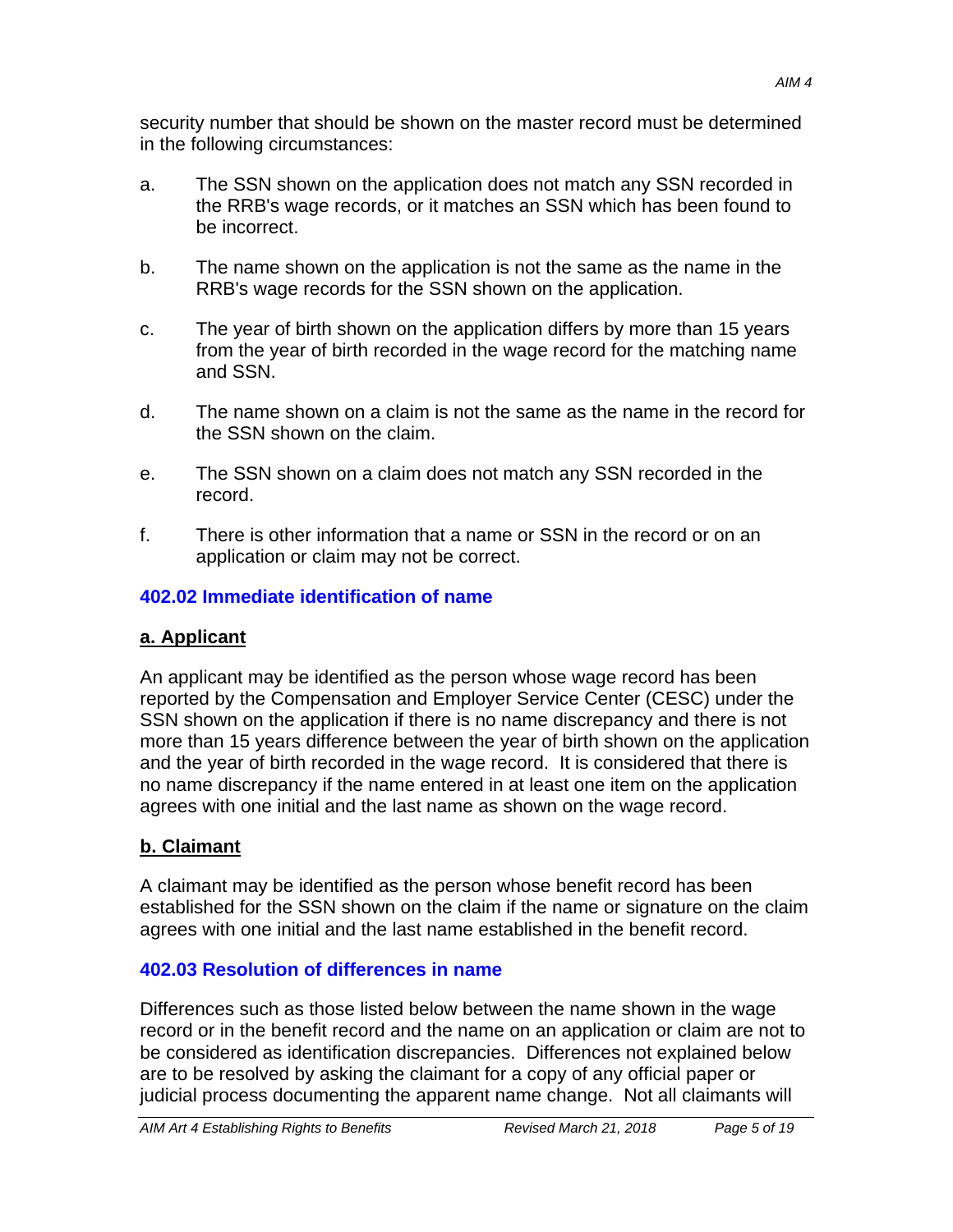have such documentation, however, because it is not legally required. If the claimant lacks official documentation, he or she must furnish a signed statement of former and current names. If neither name matches the name in the wage record, brief the case for an opinion.

- a. One name includes "Jr." or "Sr." while the other does not, and there is less than 15 years difference between the year of birth as given by the applicant or claimant and the year of birth recorded in the wage record or the benefit record.
- b. One name is a "foreign" name and the other is obviously an Anglicized form of that name.
- c. The names differ in spelling, but are the same in pronunciation, such as Wolf and Wolfe, Waroski and Warosky.
- d. The difference is in the last name of a female employee. If, in this circumstance, there is no discrepancy in other identifying data, it may be assumed that the name difference is due to marriage or divorce.
- e. The name difference is explained by information that:
	- 1. the name shown on reports of compensation is a "payroll name", or
	- 2. the name in the RRB's records is not being disclosed to an employer.
- f. The name difference is due to the use of part of the full last name as the surname, as for example, Garcia or Godoy for Garcia Godoy.

## **402.04 Correction of social security numbers**

## **a. Application**

When an application is received with a Form BA-6 or other compensation record issued by CESC and the social security number shown on such record is not the same as the social security number on the application, the social security number on the application is to be corrected to agree with the social security number on such record, provided, of course, that a difference in name or other identifying information does not indicate that such record is not the applicant's record.

# **b. Claim**

When a non-preprinted claim shows an incorrect SSN and is received with an official record showing the claimant's social security number, or is matched with a previously established record, the social security number on the claim is to be corrected and the claim is to be processed under the correct SSN.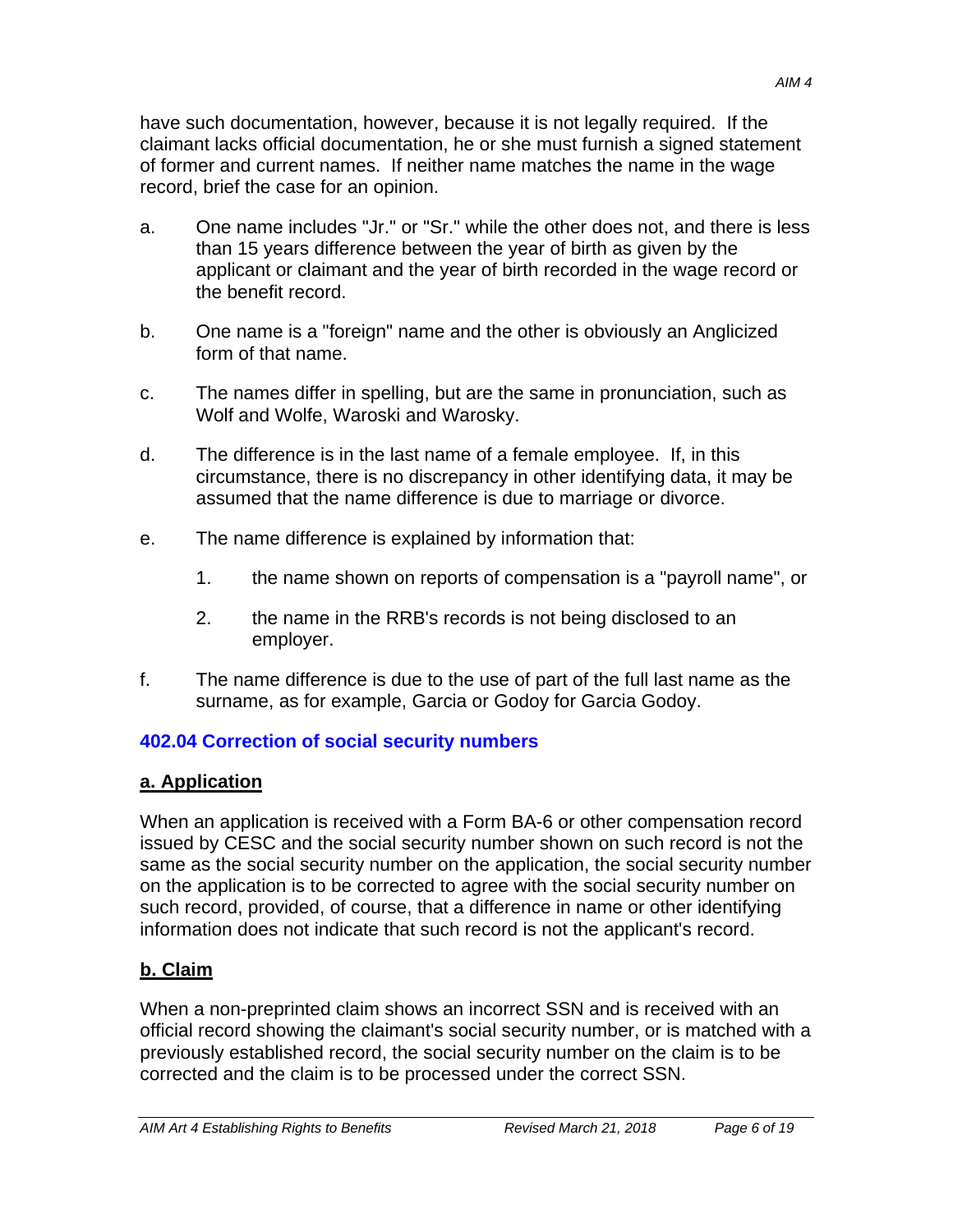#### **c. Incorrect or "Impossible" SSN**

"Impossible" social security numbers include any number having an area number (first three digits) beginning with "8" or "9". When an application or claim shows an incorrect or "impossible" SSN, actions are to be taken to determine the correct number. The number on the application or claim is to be corrected before determining the person's rights to benefits on the basis of the application or claim.

#### **402.05 Discrepancy disclosed by wage record report**

When the SSN shown on an application for benefits matches an SSN for which a benefit record has been established, the record is updated (unless the name on the application is not the same as the name in the record). In this situation, there is no question about the SSN. When the SSN shown on an application for benefits does not match any SSN for which a benefit record has been set up, a new record is set up and the wage record for such number is called for. A determination with respect to the SSN shown on the application becomes necessary if the report of the wage record shows that the SSN is incorrect or inactive, or there is no wage record for such SSN. In this situation, action is to be taken to find out what the applicant's correct SSN is. The benefit record is then established under such SSN, and the record incorrectly set up is deleted.

#### **402.06 Number to be established**

The SSN used for a person's benefit record is to be the SSN of the person's wage record, if any, in CESC. Where it is found that more than one number has been assigned to a person, the number designated as "active" by CESC is to be used. If it appears that CESC has no record for an applicant, the SSN furnished by the applicant is to be used and a determination made as to whether the applicant earned qualifying base year compensation.

#### **402.07 Change in number**

Once an applicant's benefit rights have been determined, the benefit record under the number established is not to be deleted and set up under another SSN, except upon receipt of advice from CESC that such other number is the applicant's number or upon discovery of a clerical error in establishing the number in the benefit record.

# **403 Base Year Compensation**

The amount of base year compensation is to be determined from the sources of information described in the following subsections.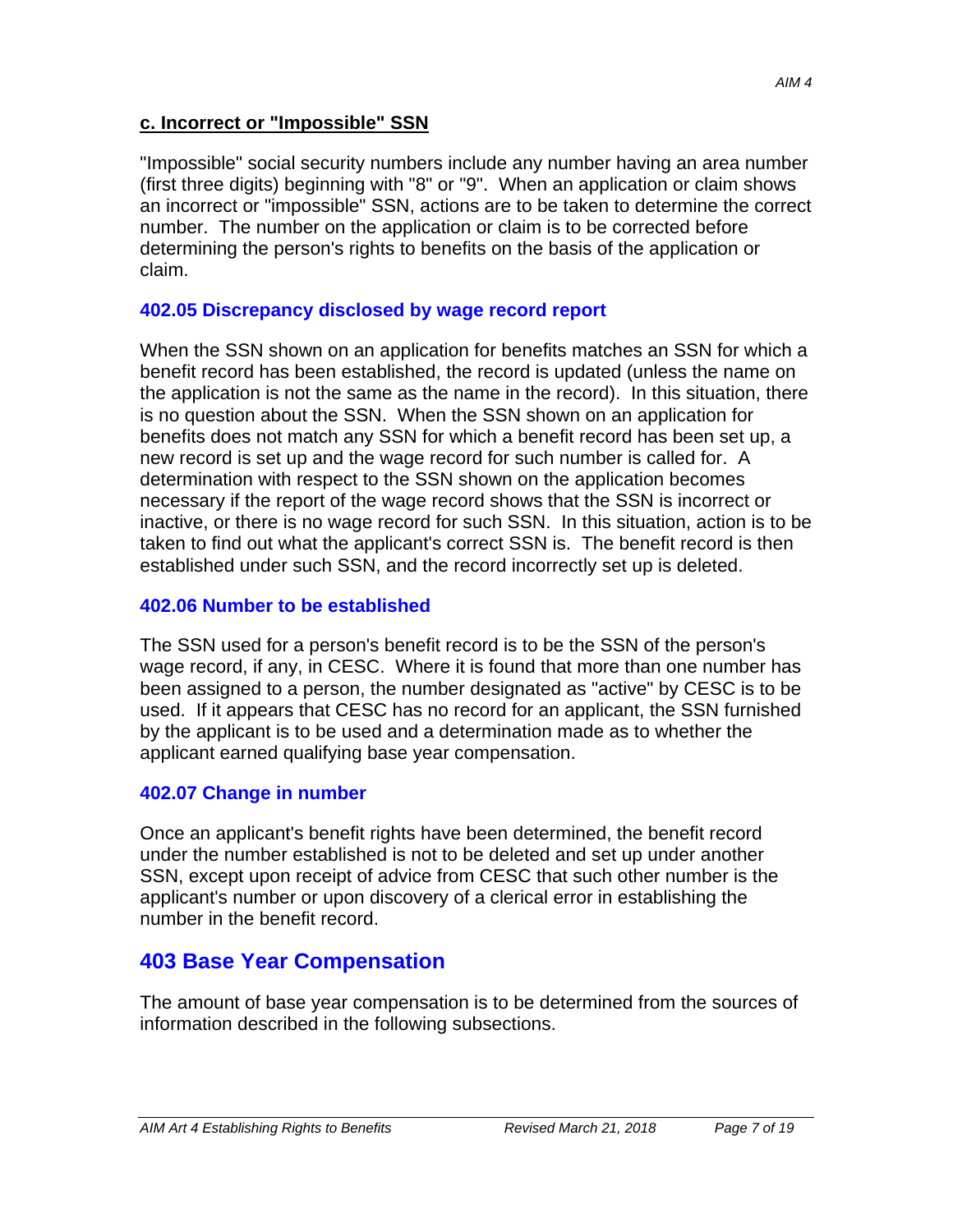This file is furnished by CESC in response to record requests from SUBS. The wage certification file shows, for each wage record request, compensation and service months for the base year requested, service months for the base year preceding the base year requested, and total compensation and service months creditable from 1937 through the base year requested. The wage certification file in nearly all cases also shows the employer's report of the employee's daily rate of compensation for the last employment in the base year requested.

The file also contains the following discrepancy codes:

- $\bullet$  0 no discrepancy
- $\bullet$  2 SSN is inactive
- 3 there is no wage record for the SSN
- $\bullet$  4 there is a wage record for the SSN, but it shows no base year compensation
- $\bullet$  5 local lodge earnings are included in the record of base year wages

## **403.02 Form UI-9, Applicant's Statement of Employment and Wages,**

when completed by CESC shows base year compensation as previously established in RRB records or as established on the basis of a corrected report from the employer.

## **403.03 Form UI-24, Request for Wage Record Information Certifications**

of base year compensation on Form UI-24 are made by CESC in response to requests by the division of program operations, SUBS.

#### **403.04 Forms UI-41 and UI-41a, Supplemental Report of Service or Compensation,**

is used to obtain reports from employers of "lag" service months or compensation not available in CESC. This form may be accepted as valid certification of service and compensation provided it is signed by the contact official or is otherwise validated to show that it cleared through proper employer channels.

## **403.05 Form BA-6, Certificate of Service Months and Compensation**

Form BA-6 shows base year service months and compensation, and contains an RUIA eligibility code. This code follows the birth date and is shown as:

"Y" - qualified for RUIA benefits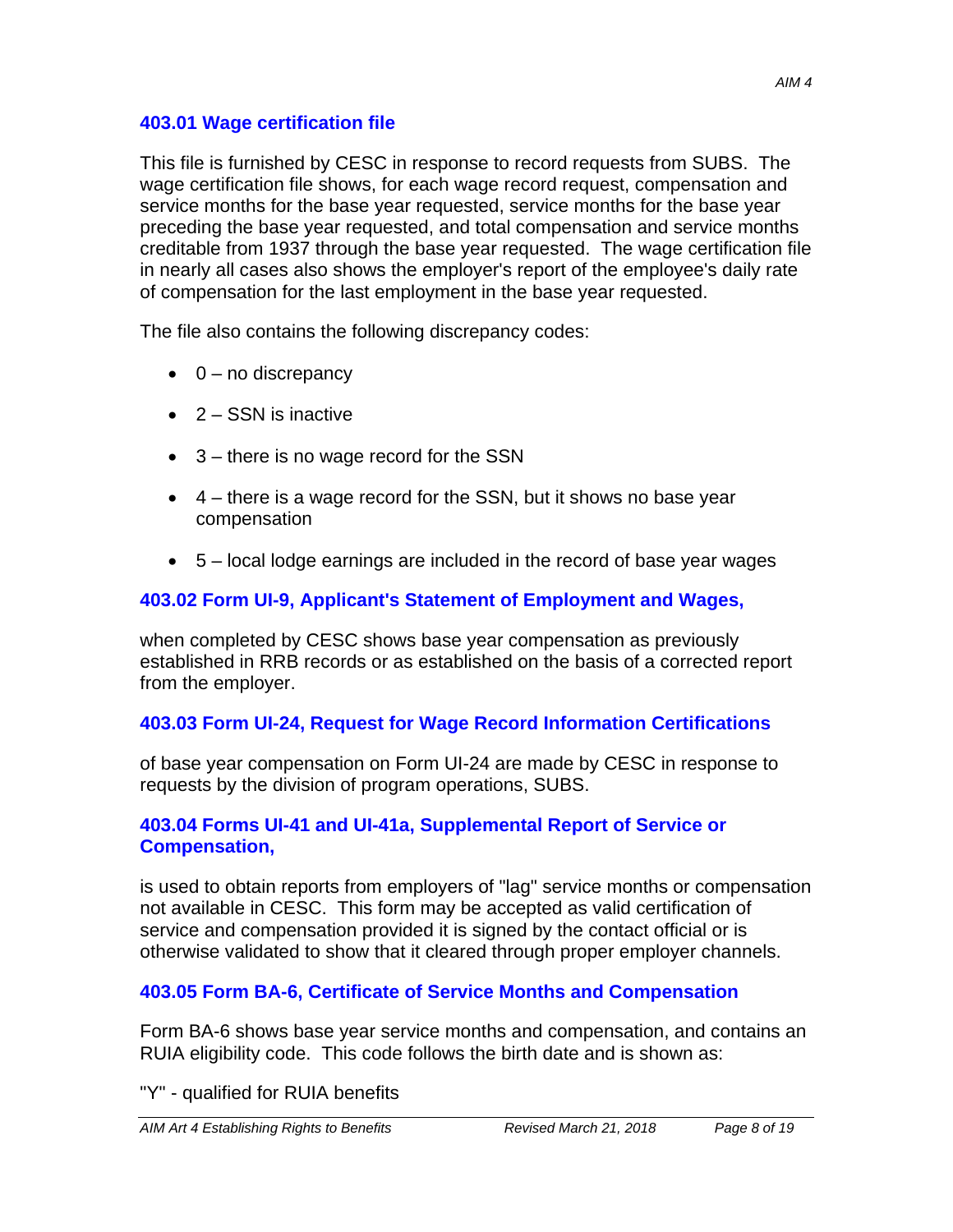#### "N" - not qualified for RUIA benefits

## **403.06 Notice to applicant**

Applicants who did not earn qualifying compensation in covered employment in the base year are to be notified by sending:

## **Form Letter ID-4,**

if there is no record of any earnings under the SSN shown on the application or if there is a name discrepancy.

## **Form Letter ID-4s,**

if the applicant has service only in the base year.

## **Form Letter ID-4f,**

with UI-9, if an applicant for unemployment benefits has less than 10 years of service and has exhausted normal unemployment benefits in the preceding benefit year, but no extended unemployment benefit period was established.

## **Form Letter ID-4u,**

with Form UI-9, if an applicant for unemployment benefits was not an unemployment claimant in the preceding benefit year, or if the applicant was a claimant in the preceding benefit year and an extended unemployment benefit period was established.

## **Form Letter ID-4y,**

with Form UI-9, if an applicant for sickness benefits has less than 10 years of service and exhausted normal sickness benefits in the preceding benefit year, but no extended sickness benefit period was established.

## **Form Letter ID-4x,**

with Form UI-9, if an applicant for sickness benefits was not a sickness benefit claimant in the preceding benefit year, or if the applicant was a claimant in the preceding benefit year and an extended sickness benefit period was established.

# **Form Letter ID-32o,**

with Form UI-9, if an extended unemployment benefit period for seven registration periods is being established. (See AIM-32, sections 3201-3206.)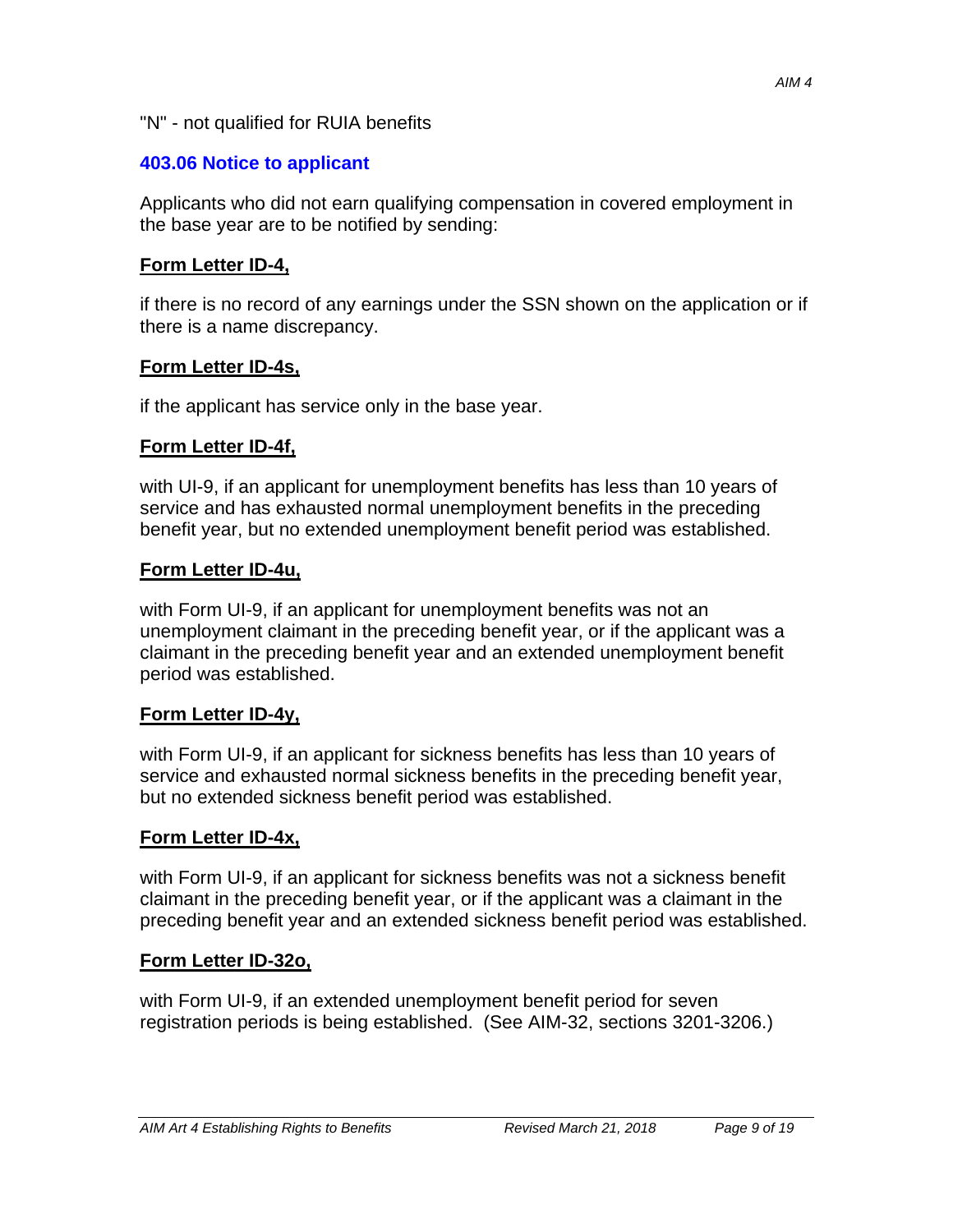#### **Form Letter ID-32u,**

if an extended unemployment benefit period for 13 registration periods is being established. (See AIM-32, sections 3201-3206.)

## **Form Letter ID-32n,**

with Form UI-9, if an extended sickness benefit period for seven registration periods is being established. (See AIM-32, sections 3221-3227)

## **Form Letter ID-32t,**

if an extended sickness benefit period for 13 registration periods is being established. (See AIM-32, sections 3221-3227)

# **404 Daily Rate of Compensation**

#### **404.01 General**

The claimant's daily rate of compensation for purposes of determining his or her daily benefit rate is the amount of his or her pay, including any cost-of-living allowance, for a basic day's work, excluding overtime, bonuses, deductions, or other extra payments or allowances. If the wage certification file does not contain the claimant's daily rate of compensation, Form UI-1e, Request for Pay Rate Information, is prepared by the computer to be sent to the claimant.

## **404.02 Mileage-rated employees**

The work agreement of a mileage-rated employee specifies the number of miles that make a basic day for his or her occupation and class of service.

## **404.03 No service performed**

If an employee actually performed no service in the base year but received qualifying compensation, such as vacation pay or pay for time lost, for days in the base year, the daily rate of compensation is considered to be the rate for the employment on which the qualifying base year compensation was based.

#### **404.04 Casual or temporary work**

If an employee's last covered unemployment in the base year was casual or temporary work, performed while he or she was on furlough from other employment in which he or she engaged in the base year, a report of the employee's last rate of pay in the base year for such other employment may be used to determine the daily benefit rate.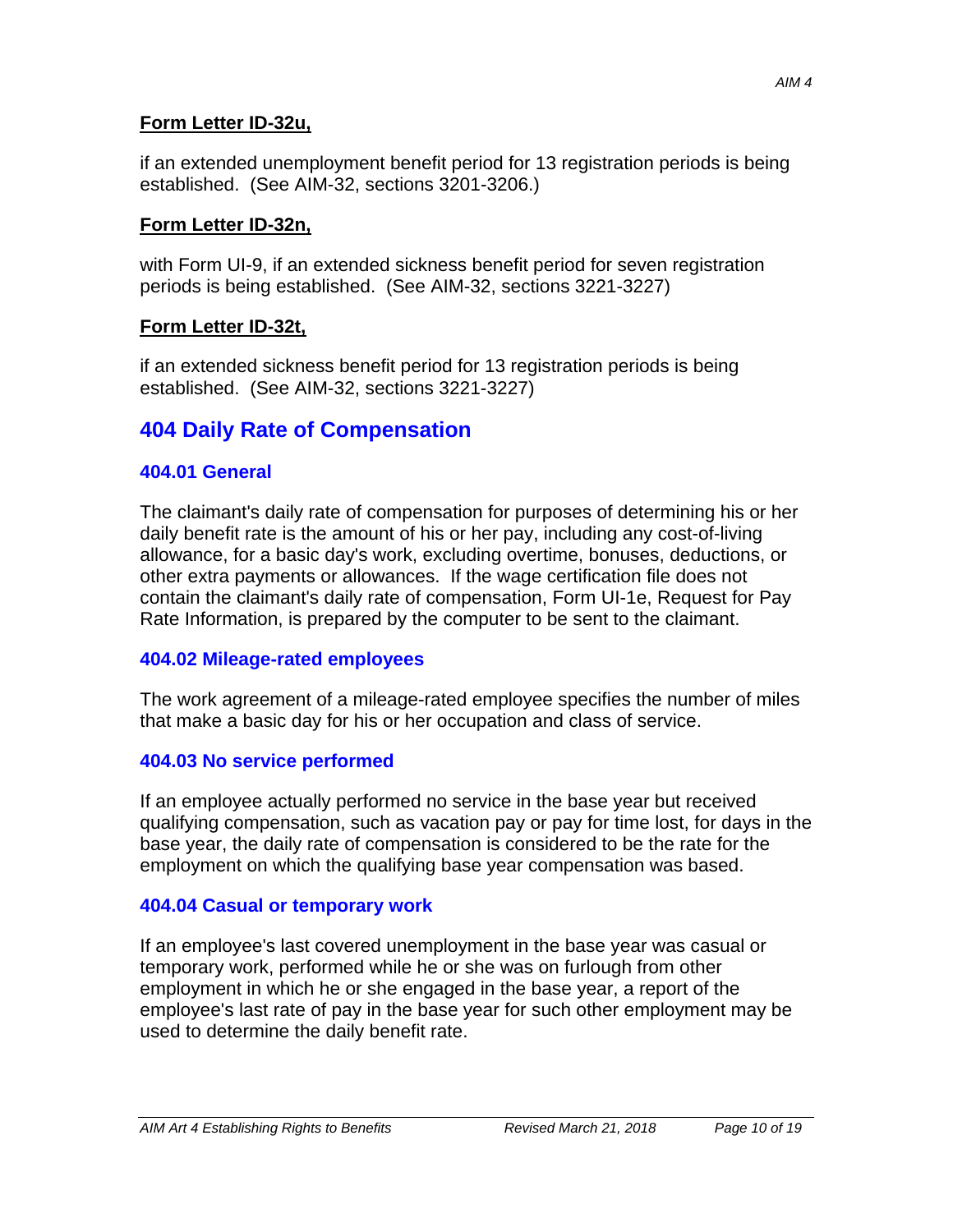#### **404.05 Commission or piece-rate earnings**

#### **a. General**

Necessary information about commission or piece-rate earnings may be requested directly from the claimant and employer or through the district office. All employees' reports of compensation based on commission or piece-rate earnings must be verified if such compensation is taken into account in determining the daily benefit rate. The following do not apply in cases where a regular assignment or a work restriction places an unusual limit on the working days.

#### **b. Commission earnings**

The daily rate of compensation earned on a commission basis is to be considered to be the employee's net commission earnings in the last month worked (or last two semi-monthly pay periods, depending on the basis of payment) divided by the number of days worked in the period. If the number of days worked is not known, it should be considered that the employee worked on each day in the period. If computation on this basis indicates a daily rate of pay that yields less than the maximum daily benefit rate, information as to the number of days worked is to be obtained. Commission earnings cannot ordinarily be attributed to tours of duty or to a specific number of basic days or hours worked. Consequently, there is no provision for excluding any amounts earned for time worked over and above a "basic day". However, only "net" commissions should be considered. Any amounts paid to the employee to compensate him or her for expenses incurred (such as pay of an assistant, rental of equipment, etc.) should be excluded. A request for opinion should be submitted to the division of program policy, planning and evaluation in any instance where the number of days worked is considerably less than the number of work days in the period.

#### **c. Piece-rate (including tonnage payments)**

The daily rate of compensation for piece-work is to be considered to be the employee's average earnings per basic day worked during the last two pay periods worked in the base year. A basic day is considered to be eight hours in the absence of information that some other tour of duty constitutes a basic day. This means that compensation for piece-work (including tonnage work) earned on overtime is to be excluded in computing a daily rate of compensation.

Example 1: A freight handler worked ten hours per day on a gang tonnage basis. Seventy tons of freight were handled. The tonnage handled in eight hours would be 56. The employee's pay for the basic day, then, would be computed on the basis of 56 tons.

Example 2: A billing machine operator's rate of pay was \$20.00 per hundred way-bills completed. During the last two pay periods in the base year he worked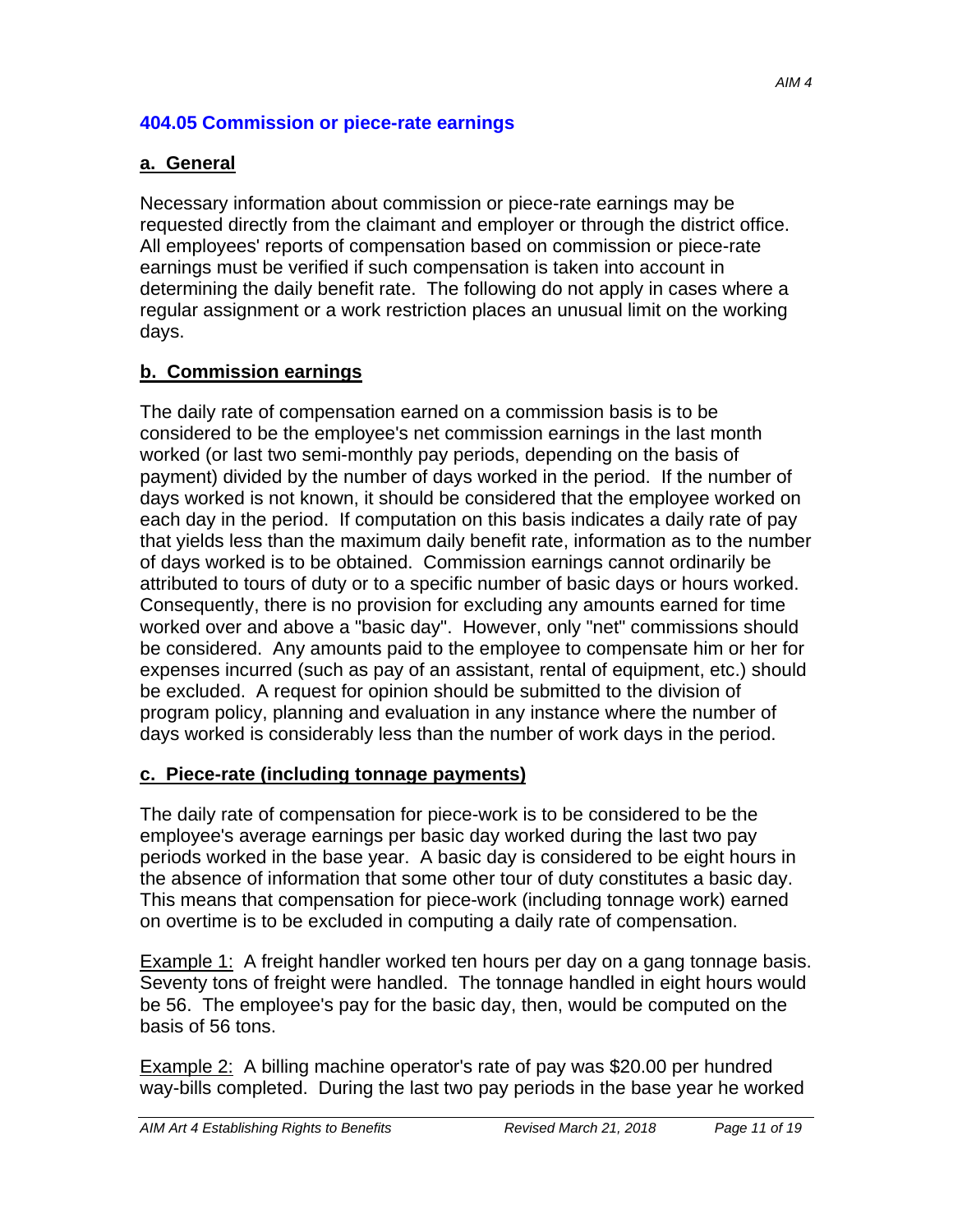20 days, eight hours a day, and was paid \$1,600.00. His daily rate of pay, then, was \$1,600.00 divided by 20 or \$80.00.

Example 3: Same as Example 2 except that during the two pay periods the employee worked 20 days straight time (160 hours) and ten hours overtime. He completed 8500 way-bills but only 8000 are attributed to the 160 hours straight time, or an average of 400 per basic day worked. His daily rate of pay, then, is computed to be four times the rate per hundred, or \$80.00.

# **405 Daily Benefit Rate**

# **405.01 Initial determination**

Daily benefit rates are to be determined as follows:

- a. If the wage certification file contains the claimant's daily rate of compensation for the base year, the daily benefit rate is set at 60 percent of such rate of compensation, subject to the minimum and maximum daily benefit rates specified in section 2(a) of the Act.
- b. If the wage certification file does not contain the claimant's daily rate of compensation, the claimant's daily benefit rate is to be determined on the basis of pay rate information reported on Form UI-1e, provided that the pay rate report is acceptable. (Information is provided below on what constitutes an acceptable pay rate report.)
- c. If the wage certification file does not contain the claimant's daily rate of compensation and no acceptable pay rate report is received, the daily benefit rate is \$12.70. The rate is to be increased, here appropriate, upon receipt of an acceptable report of the claimant's last daily rate of compensation in the base year. If the rate of pay reported was not verified, the employer must be given the opportunity to furnish a corrected rate of pay.

A pay rate report is acceptable if:

- 1. the claimant has furnished the information called for by the pay rate report form, or
- 2. the rate of compensation reported by the claimant has been verified by the employer.

# **405.02 Redetermination**

A redetermination of an employee's daily benefit rate should be made in the following circumstances: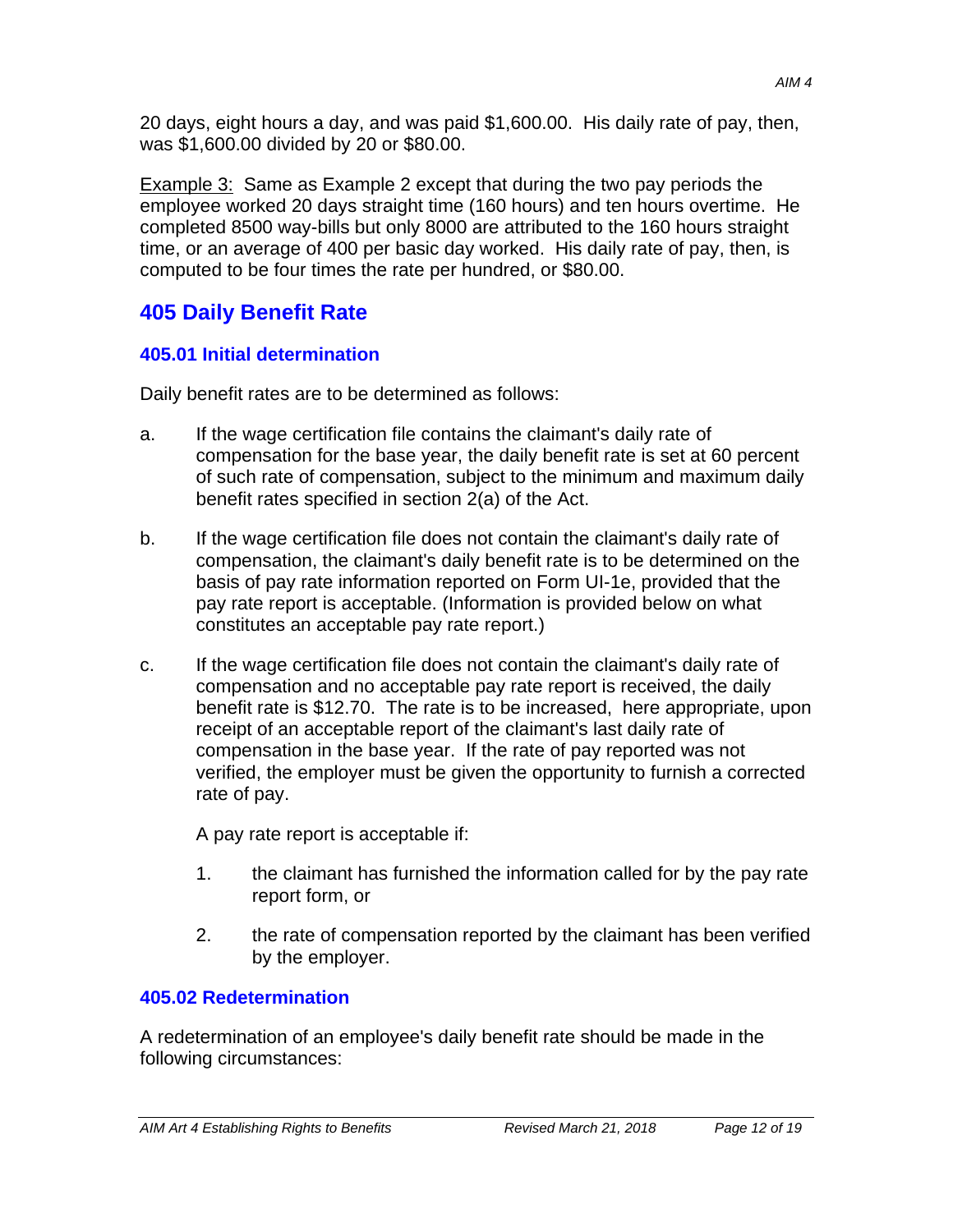- a. Whenever a corrected report of pay rate received from the employer differs from the claimant's report.
- b. Whenever an acceptable report of pay rate is received after the daily benefit rate has been set at the minimum daily benefit rate.
- c. Where a daily benefit rate has been established on the basis of a verified pay rate report, a second verified pay rate report is received and the last verified rate is determined to be correct.

## **405.03 Protest of initial determination**

If a claimant raises a question about the correctness of his or her daily benefit rate, the evidence upon which the rate was based should be reviewed. If the protest can be resolved from a review of the evidence of record, the daily benefit rate is to be corrected, if necessary, and the claimant advised of the action taken.

If the protest cannot be resolved, send the claimant a Form Letter ID-4g with Form UI-1g preprinted on the back. Upon return of Form UI-1g, determine whether the daily benefit rate can be changed on the basis of the information reported in Part A of the form. If so, make the necessary change and advise the claimant. If not, transmit the Form UI-1g to the employer for completion of Part B. Send the form to the Imaging system.

Upon receipt of Form UI-1g with Part B completed by the claimant's employer, advise the claimant of the information received and take whatever action may be necessary to correct the daily benefit rate. If no increase in his or her daily benefit rate is made, advise the claimant of his or her appeal rights (see AIM-29).

# **406 Form UI-9, Applicant's Statement of Employment and Wages**

## **406.01 Use**

Form UI-9 (Exhibit C) is designed to assist the division of program operations and CESC in identifying applicants, in resolving discrepancies, and in determining base year compensation. The form is used under any of the following circumstances:

- a. The name to be established in the benefit record cannot be determined from information available to the division of program operations.
- b. The social security number to be established in the benefit record cannot be determined from information available to the division of program operations.
- c. An applicant states that his or her base year compensation is not correctly shown on RRB records.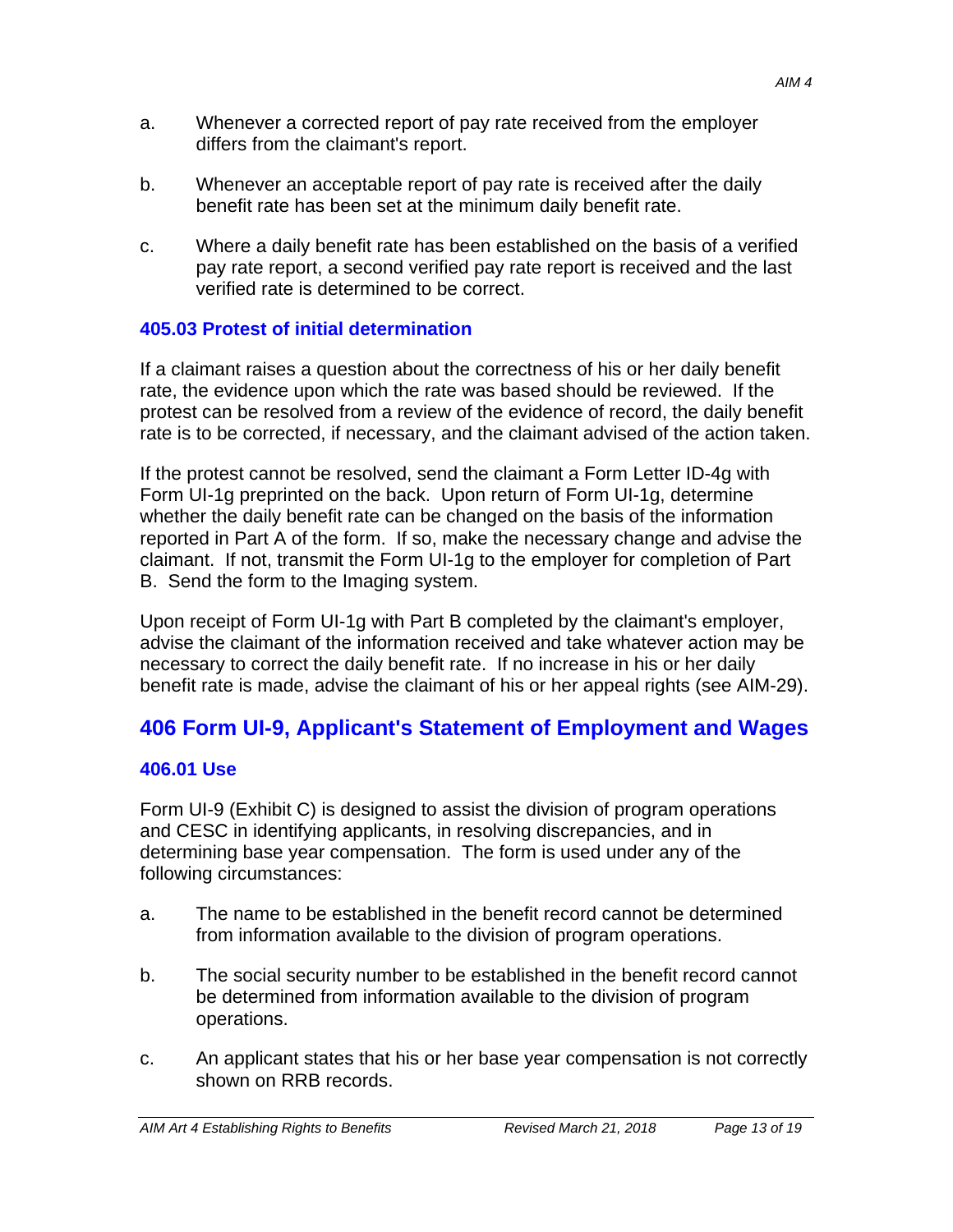d. The RRB has no record that an applicant has base year compensation or the RRB's records indicate that an applicant is not a qualified employee.

# **406.02 Acceptability of Form UI-9**

An applicant's statement on Form UI-9 is to be considered to be acceptable if:

- a. All information called for has been furnished in the items on Form UI-9 which are material to the certification required; or
- b. It is apparent, after efforts have been made to obtain additional information, that the applicant cannot furnish additional information.

# **406.03 Processing Form UI-9**

When an applicant has furnished, on Form UI-9, a statement of his or her employment and wages in the base year, the statement is to be examined and further action taken as set forth below. Any supporting evidence furnished by the applicant should be returned when determination of benefit rights is completed.

The Form UI-9 is to be sent to CESC in the following circumstances:

- a. The division of program operations is not able to resolve a question of identity.
- b. There is evidence that the applicant's base year compensation has been recorded under two or more social security numbers.
- c. There is no name or SSN discrepancy, but the applicant shows base year earnings that are not recorded in the wage records of CESC.

# **406.04 Notice to applicant**

## **a. Wages over the monthly compensation base in any month**

If the difference between the amount shown on Form UI-9 and the amount shown on RRB records may be accounted for by inclusion on Form UI-9 of wages in excess of the monthly compensation base in any month, a letter should be sent to the applicant explaining that wages in excess of the monthly base cannot be counted in determining his or her base year compensation.

## **b. Non-covered employment**

If the applicant's statement includes wages from a person or company that is listed in the Employer Status List as "N.C.", and if RRB records do not show other qualifying base year wages, the applicant should be informed that such wages are not creditable under the Railroad Unemployment Insurance Act and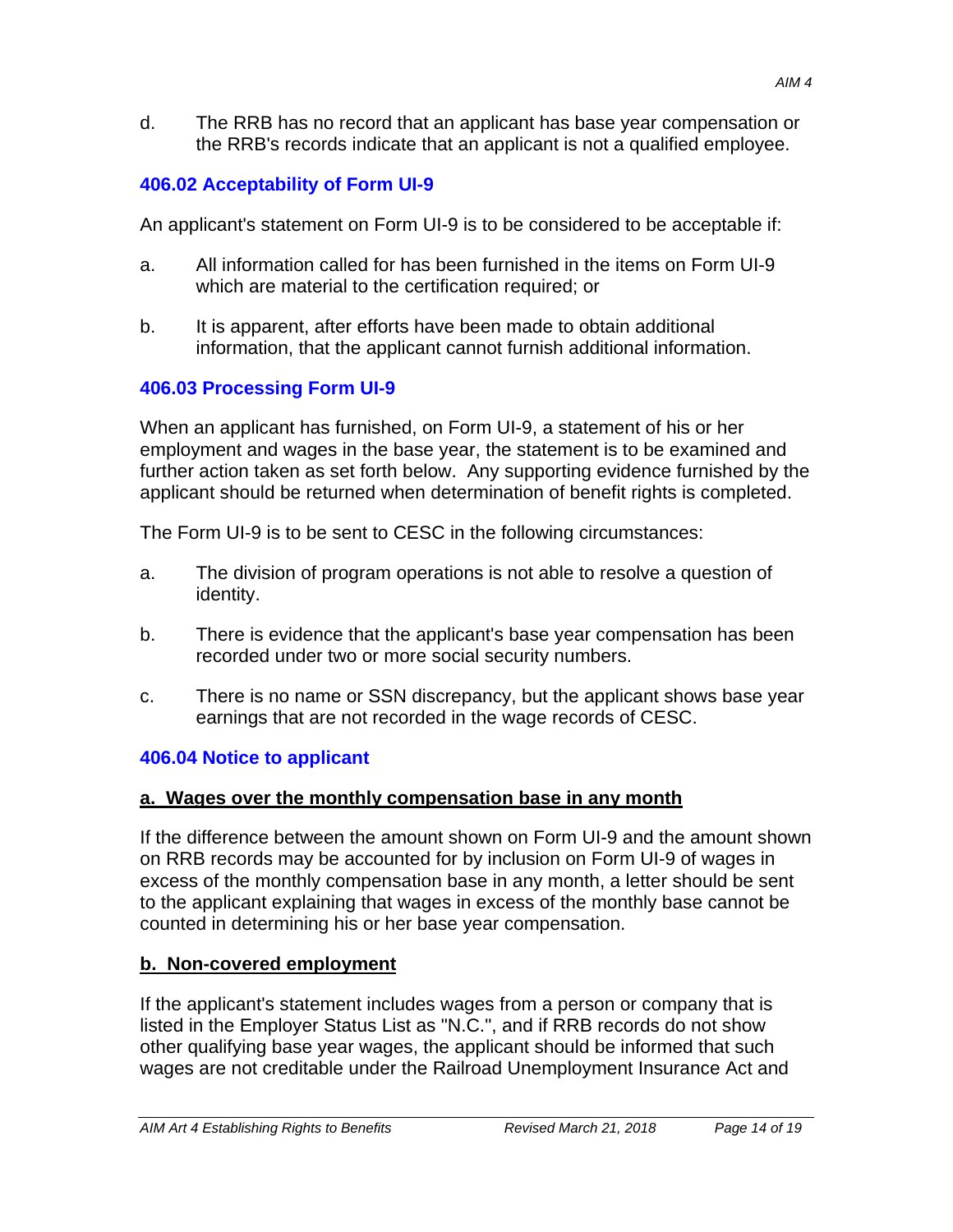he or she should inquire about rights to benefits under the unemployment compensation law of his or her State.

# **407 Other Notifications**

#### **407.01 Notification to applicant**

When processing applications for benefits, the computer program will generate Form Letter ID-4N to an applicant for unemployment benefits and ID-4M to an applicant for sickness benefits. Among other things, the letter states that the Railroad Retirement Board is required by law to notify the claimant's employer each time a claim for benefits is filed. The employer has a right to submit information about the claim before we make a determination as to benefits payable. The claimant is further notified that the employer is allowed 7 calendar days to provide this information.

#### **407.02 Notification to employer**

When processing applications and claims for unemployment benefits and claims for sickness benefits, the computer program generates a notice to the base year employer(s), and to the most recent employer if different, requesting relevant information. The Railroad Retirement Board is capable of providing notice of claims for benefits either through an electronic data interchange or printed notices. Use of electronic data interchange ensures timely receipt of notices and allows the RRB to take prompt action on information about claims prior to the payment of benefits. In the absence of arrangements to receive information electronically, notice of applications and claims is made by letter. Notices are sent on a daily basis. After the 7 calendar day period allowed for employer comment, claims are processed and the employers are notified of the determinations electronically or by Form Letter ID-4E.

# **408 Authority to Make Determinations**

Personnel in Operations - Sickness and Unemployment Benefits Section are authorized to resolve discrepancies as to name and social security number as provided in this article and to make determinations as to employees' last daily rates of compensation and daily benefit rates.

# **Appendices**

#### **Appendix A - Summary of Rates and Compensation Amounts**

#### **Maximum Daily Benefit Rate**

| Rate    | <b>Effective Date</b> | Rate    | <b>Effective Date</b> |
|---------|-----------------------|---------|-----------------------|
| \$30.00 | July 1, 1988          | \$61.00 | July 1, 2008          |
| \$31.00 | July 1, 1989          | \$61.00 | July 1, 2008          |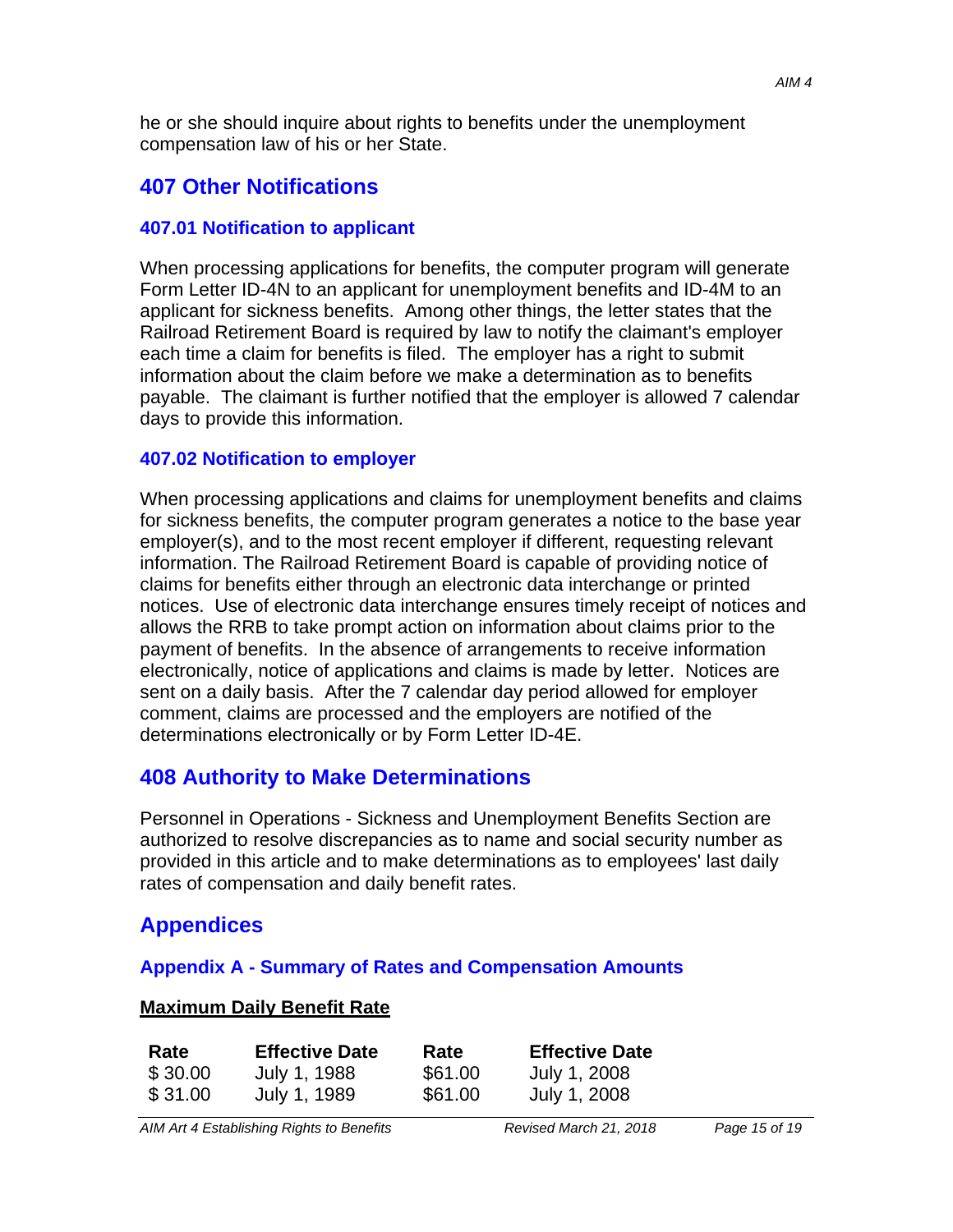| \$31.00 | July 1, 1990 | \$64.00 | July 1, 2009 |
|---------|--------------|---------|--------------|
| \$31.00 | July 1, 1991 | \$66.00 | July 1, 2010 |
| \$33.00 | July 1, 1992 | \$66.00 | July 1, 2011 |
| \$33.00 | July 1, 1993 | \$66.00 | July 1, 2012 |
| \$36.00 | July 1, 1994 | \$68.00 | July 1, 2013 |
| \$36.00 | July 1, 1995 | \$70.00 | July 1, 2014 |
| \$36.00 | July 1, 1996 | \$72.00 | July 1, 2015 |
| \$42.00 | Oct 9, 1996  | \$72.00 | July 1, 2016 |
| \$43.00 | July 1, 1997 | \$72.00 | July 1, 2017 |
| \$44.00 | July 1, 1998 | \$77.00 | July 1, 2018 |
| \$46.00 | July 1, 1999 | \$78.00 | July 1, 2019 |
| \$48.00 | July 1, 2000 |         |              |
| \$50.00 | July 1, 2001 |         |              |
| \$52.00 | July 1, 2002 |         |              |
| \$55.00 | July 1, 2003 |         |              |
| \$56.00 | July 1, 2004 |         |              |
| \$56.00 | July 1, 2005 |         |              |
| \$57.00 | July 1, 2006 |         |              |
| \$59.00 | July 1, 2007 |         |              |

# **Maximum Monthly Compensation Base**

| <b>Compensation</b> | <b>Base</b> | <b>Compensation</b> | <b>Base Year</b> |
|---------------------|-------------|---------------------|------------------|
| \$600               | 1988        | \$1,195             | 2006             |
| \$710               | 1989        | \$1,230             | 2007             |
| \$745               | 1990        | \$1,280             | 2008             |
| \$765               | 1991        | \$1,330             | 2009             |
| \$785               | 1992        | \$1,330             | 2010             |
| \$810               | 1993        | \$1,330             | 2011             |
| \$840               | 1994        | \$1,365             | 2012             |
| \$850               | 1995        | \$1,405             | 2013             |
| \$865               | 1996        | \$1,440             | 2014             |
| \$890               | 1997        | \$1,455             | 2015             |
| \$925               | 1998        | \$1,455             | 2016             |
| \$970               | 1999        | \$1,545             | 2017             |
| \$1,005             | 2000        | \$1,560             | 2018             |
| \$1,050             | 2001        |                     |                  |
| \$1,100             | 2002        |                     |                  |
| \$1,120             | 2003        |                     |                  |
| \$1,130             | 2004        |                     |                  |
| \$1,150             | 2005        |                     |                  |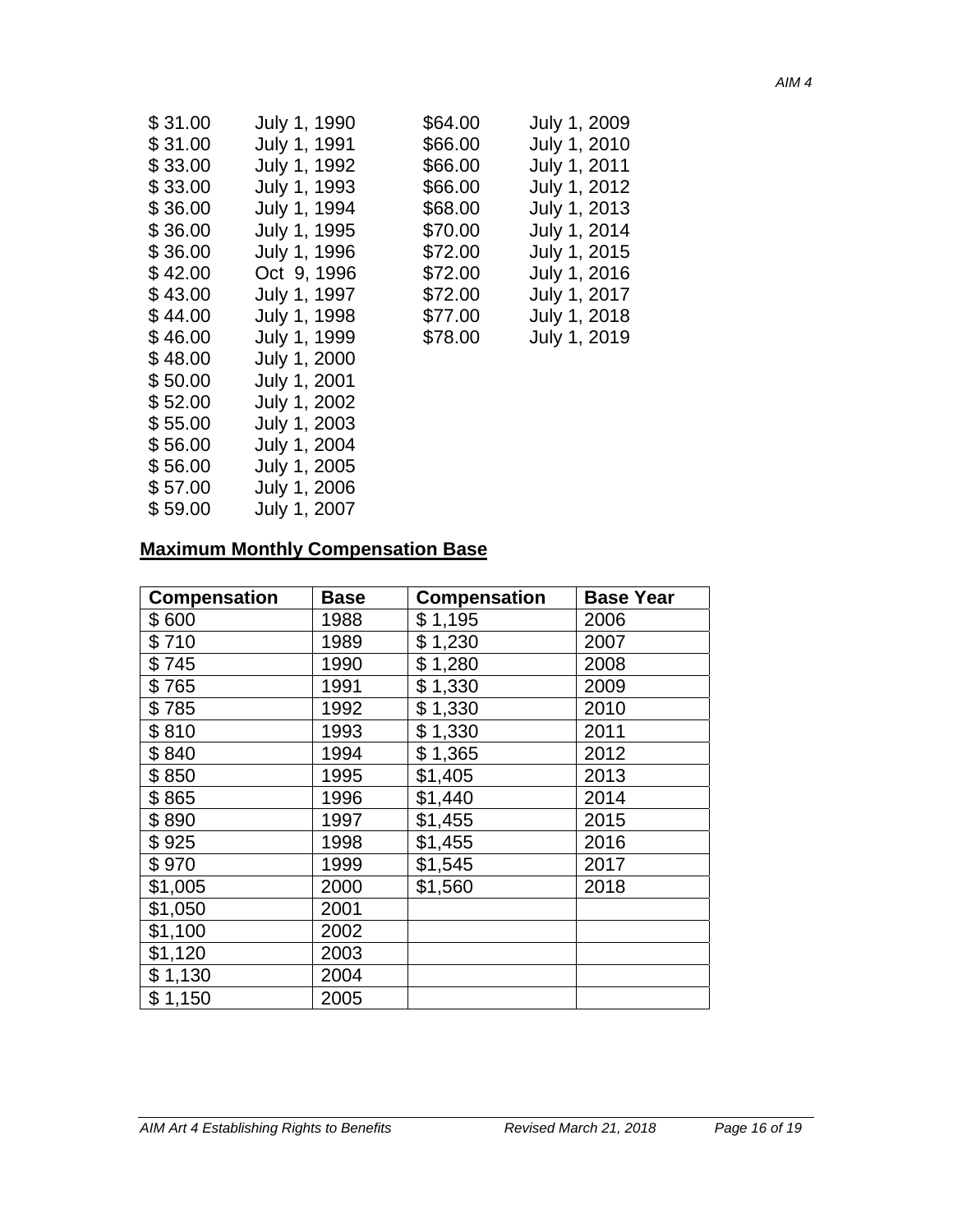| <b>Compensation</b> | <b>Base</b><br>Year | <b>Benefit</b><br>Year           | <b>Compensation</b> | <b>Base</b><br>Year | <b>Benefit</b><br>Year |
|---------------------|---------------------|----------------------------------|---------------------|---------------------|------------------------|
| \$1500.00           | 1988                | 1989<br>July 1.                  | \$2825.00           | 2004                | July 1, 2005           |
| \$1775.00           | 1989                | 1990<br>July 1,                  | \$2875.00           | 2005                | July 1, 2006           |
| \$1862.50           | 1990                | 1991<br>July 1.                  | \$2987.50           | 2006                | July 1, 2007           |
| \$1912.50           | 1991                | 1992<br>July 1,                  | \$3075.00           | 2007                | July 1, 2008           |
| \$1962.50           | 1992                | 1993<br>July 1.                  | \$3200.00           | 2008                | July 1, 2009           |
| \$2025.00           | 1993                | 1994<br>July<br>$-1.$            | \$3325.00           | 2009                | July 1, 2010           |
| \$2100.00           | 1994                | 1995<br>July<br>$\overline{1}$ . | \$3325.00           | 2010                | July 1, 2011           |
| \$2125.00           | 1995                | 1996<br>July<br>$-1.$            | \$3325.00           | 2011                | July 1, 2012           |
| \$2162.50           | 1996                | 1997<br>July<br>$-1.$            | \$3412.50           | 2012                | July 1, 2013           |
| \$2225.00           | 1997                | 1998<br>July<br>$-1.$            | \$3512.50           | 2013                | July 1, 2014           |
| \$2312.00           | 1998                | 1999<br>July 1.                  | \$3600.00           | 2014                | July 1, 2015           |
| \$2425.00           | 1999                | July 1, 2000                     | \$3637.50           | 2015                | July 1, 2016           |
| \$2512.50           | 2000                | July 1, 2001                     | \$3637.50           | 2016                | July 1, 2017           |
| \$2625.00           | 2001                | July 1, 2002                     | \$3862.50           | 2017                | July 1, 2018           |
| \$2750.00           | 2002                | July 1, 2003                     | \$3900.00           | 2018                | July 1,2019            |
| \$2800.00           | 2003                | July 1, 2004                     |                     |                     |                        |

## **Qualifying Base Year Compensation**

## **Maximum Benefits Compensation**

| <b>Compensation</b> | <b>Base Year</b> | <b>Compensation</b> | <b>Base Year</b> |
|---------------------|------------------|---------------------|------------------|
| \$<br>775           | 1988             | \$1,460             | 2004             |
| \$<br>917           | 1989             | \$1,485             | 2005             |
| \$<br>962           | 1990             | \$1,544             | 2006             |
| \$<br>988           | 1991             | \$1,589             | 2007             |
| \$1,014             | 1992             | \$1,653             | 2008             |
| \$1,046             | 1993             | \$1,718             | 2009             |
| \$1,085             | 1994             | \$1,718             | 2010             |
| \$1,098             | 1995             | \$1,718             | 2011             |
| \$1,117             | 1996             | \$1,763             | 2012             |
| \$1,150             | 1997             | \$1,815             | 2013             |
| \$1,195             | 1998             | \$1,860             | 2014             |
| \$1,253             | 1999             | \$1,879             | 2015             |
| \$1,298             | 2000             | \$1,879             | 2016             |
| \$1,356             | 2001             | \$1,996             | 2017             |
| \$1,421             | 2002             | \$2,015             | 2018             |
| \$1,447             | 2003             |                     |                  |

## **Unemployment Repayment Tax**